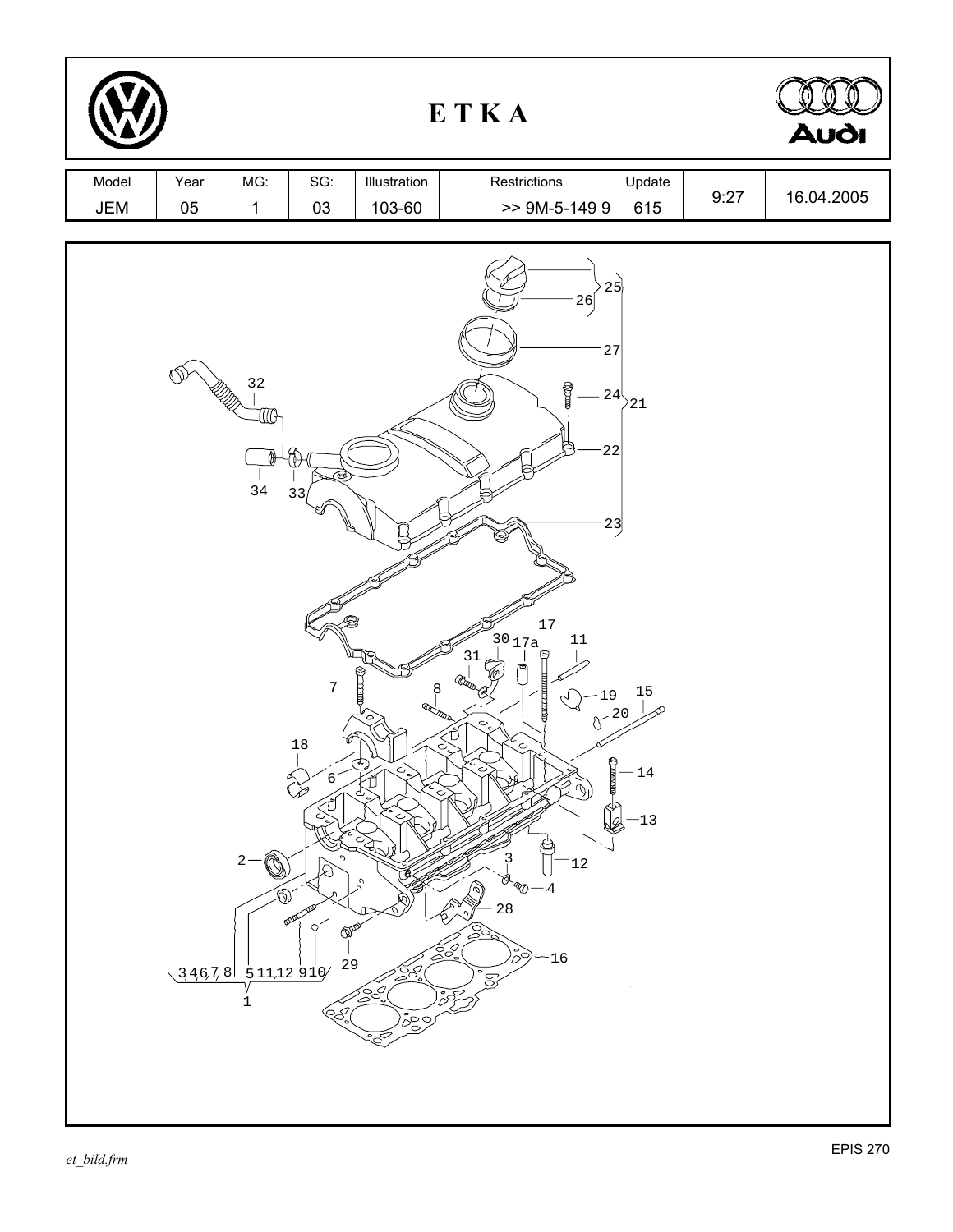

## **E T K A**



| Model | Year     | MG: | $\sim$<br>טכ. | Illustration | Restrictions | Update |              |                 |
|-------|----------|-----|---------------|--------------|--------------|--------|--------------|-----------------|
| JEM   | በፍ<br>uu |     | ∩∩<br>vu      | 103-60       | 9M-5-1499    | 615    | 0.27<br>. ے. | .04.2005<br>16. |

| Pos            | Part Number      |               | Name                                 | Remarks                                                           | Qty                      | Model                      |  |
|----------------|------------------|---------------|--------------------------------------|-------------------------------------------------------------------|--------------------------|----------------------------|--|
|                |                  |               | cylinder head<br>cylinder head cover | $1.91$ tr.                                                        |                          | dieselmotor+<br><b>BEW</b> |  |
| $\mathbf{1}$   |                  | 038 103 351 E |                                      | cylinder head                                                     |                          | 1                          |  |
| (1)            | #038 103 265 PX  |               |                                      | cylinder head with valves,<br>camshaft and injector<br>(pump/jet) |                          | $\mathbf{1}$               |  |
| $\overline{2}$ |                  | 038 103 085 C |                                      | radial shaft seal<br>(shaft rotation : right)                     | 47X10                    | $\mathbf{1}$               |  |
| 3              | N                |               | 013 811 5                            | sealing washer                                                    | A10X13,5                 | $\mathbf{1}$               |  |
| 4              | N                |               | 016 024 1                            | plug                                                              | M10X1                    | $\mathbf{1}$               |  |
| 5              | N                |               | 011 914 3                            | sealing cap                                                       | 24                       | $\mathbf{1}$               |  |
| (5)            | N                |               | 011 919 1                            | sealing cap                                                       | <b>B25</b>               | x                          |  |
| 6              | N                |               | 901 157 02                           | washer                                                            | 12,5X23,5X4,5            | 10                         |  |
| 7              |                  | 038 103 714   |                                      | fitted bolt                                                       | M6X54                    | 10                         |  |
| 8              | N                |               | 901 889 02                           | stud                                                              | M8X35                    | 8                          |  |
| 9              | N                |               | 909 055 02                           | stud                                                              | CM10AXM8X73              | 1                          |  |
| 10             | N                |               | 025 666 3                            | ball                                                              | 8V                       | 1                          |  |
| 11             |                  | 044 103 499 B |                                      | adapter                                                           |                          | $\mathbf{1}$               |  |
| 13             |                  |               |                                      | tensioning plate<br>see illustration:                             | $130 - 30$               |                            |  |
| 14             |                  | 038 103 385 A |                                      | screw, cheese hd.                                                 | M6X64                    | 4                          |  |
| 15             |                  | 038 130 085   |                                      | emulsion tube                                                     |                          | $\mathbf{1}$               |  |
| 16             | b 038 103 383 BL |               |                                      | cylinder head gasket                                              | 1,45MM<br>1 hole         | x                          |  |
| (16)           | b 038 103 383 BM |               |                                      | cylinder head gasket                                              | 1,53MM<br>2 holes        | x                          |  |
| (16)           | b 038 103 383 BN |               |                                      | cylinder head gasket                                              | 1,61MM<br><b>3 holes</b> | x                          |  |
| 17             |                  | 038 103 384   |                                      | screw, cheese hd.                                                 | M12X166                  | 10                         |  |
| 18             |                  |               |                                      | bearing shell<br>see illustration:                                | $109 - 32$               |                            |  |